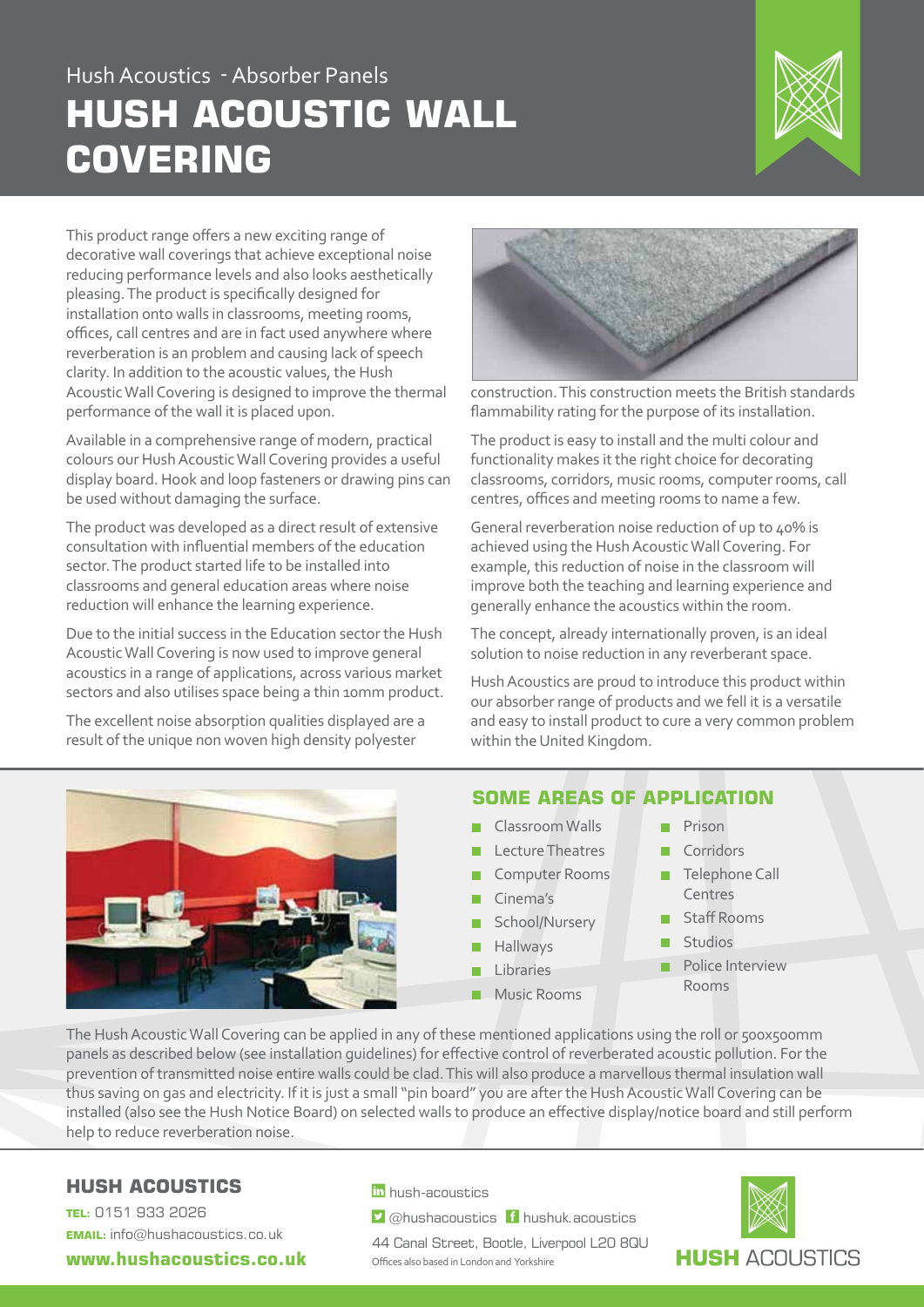# Hush Acoustics - Absorber Panels **HUSH ACOUSTIC WALL COVERING**

## **DESIGNED IN A RANGE OF COLOURS**

to create the perfect finish to any room.

| <b>TECHNICAL SPECIFICATION</b> | Sheet          | Tile      |
|--------------------------------|----------------|-----------|
| Fibre type                     | 100            |           |
| Total Thickness (mm) (± 10%)   | $9-10$ mm      | $9-10$ mm |
| Dimensions                     | $1.00$ mm      | 50X50CM   |
| <b>Backing Material</b>        | 100% polyester |           |
| Width Tolerance                | $(\pm 1\%)$    |           |

Bespoke Thicknesses available on request

BS-EN-IS0354 Sound absorption CLASS 'E' Noise reduction coefficient of 0.25

#### **INDUSTRY SUITABILITY**

This product meets the British Standards specifications for the use described. BS476 Part 7 (CLASS IY).

Classroom Walls, Hallways, Corridors, Lecture Theatres, Libraries, Staff Rooms, Computer Rooms, Music Rooms, Studios, Cinema's, Prisons, Police Interview rooms, School/ Nursery, Telephone Call Centres.

#### **PERFORMANCE/DURABILITY**

Light reflectance Value. (BS8493:2008). Light reflectance values for all products and colours are available from our sales office staff.

### **INSTALLATION**

The Hush Acoustic Wall Covering is easily installed from roll material or our 500x500mm tile. If in roll format the product is installed lengthways down the chosen sector with each panel butt joining closely to its neighbour. The required fittings i.e. edging strips, joiners, internal and external finishes are easily sourced.

We can recommend a local fully trained contractor to undertake your installation should you need it. **Please contact our sales/technical support team on 0151 933 2026.**



The Hush Acoustic Wall Covering is a range of effective acoustic wall insulation products designed to improve concentration levels by reducing negative acoustic noise. Reverberation Noise: This is the amount of general noise produced within the room

Transmitted Noise: This type of noise travels into the room from outside or from neighbouring spaces. Both Transmitted and Reverberation noise are considered negative acoustics and can have a detrimental effect on a persons concentration levels.

## **HUSH ACOUSTICS**

**TEL:** 0151 933 2026 **EMAIL:** info@hushacoustics.co.uk

**www.hushacoustics.co.uk** 

in hush-acoustics

 $\triangleright$  @hushacoustics  $\vdash$  hushuk.acoustics

44 Canal Street, Bootle, Liverpool L20 8QU Offices also based in London and Yorkshire